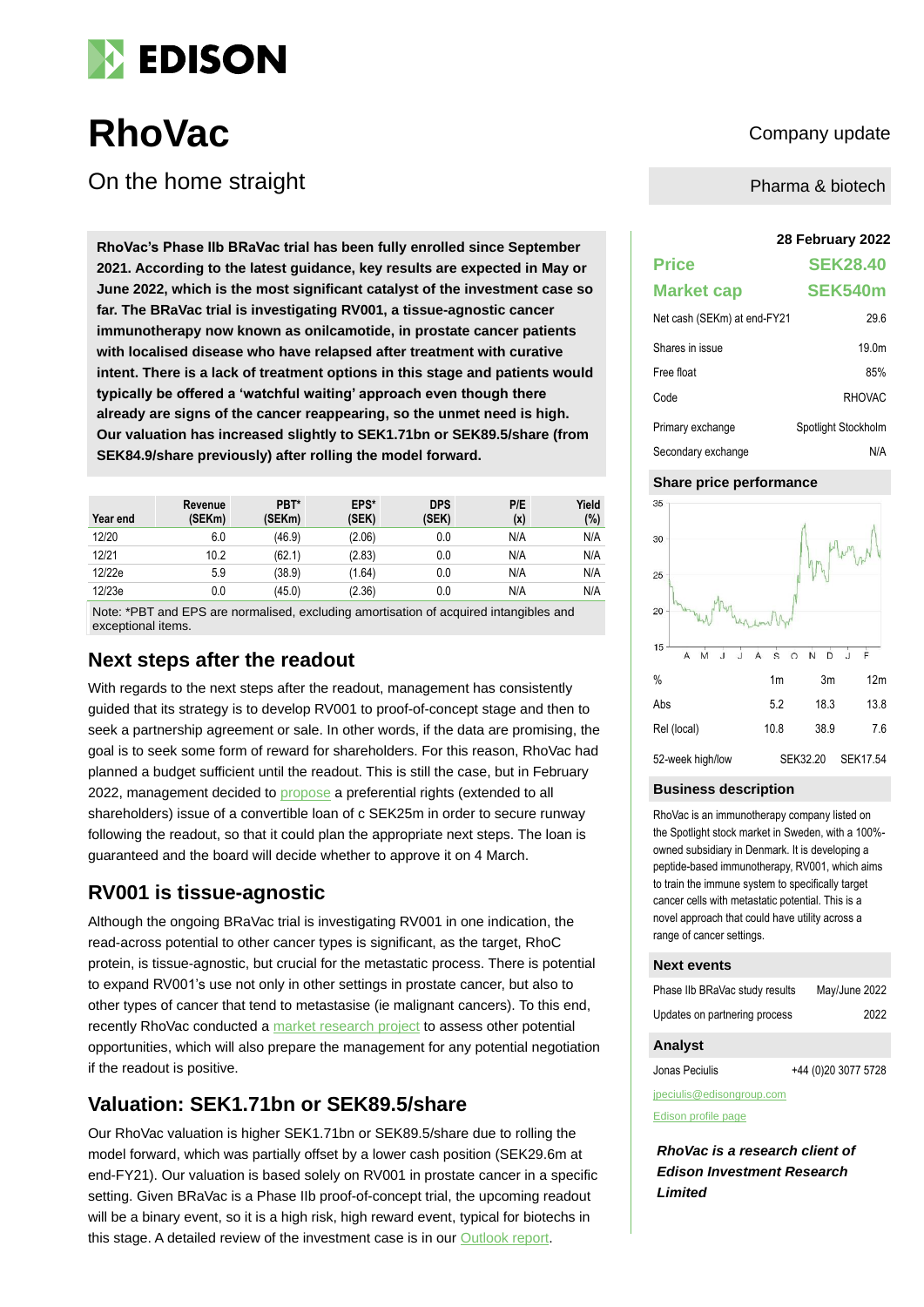

### **The BRaVac study: Key readout approaching**

The lead product, RV001, contains a 20 amino acid peptide fraction of the RhoC protein, which is used as a tissue-agnostic cancer immunotherapy. RhoC is a promising target since it is overexpressed in cancer cells with metastatic potential compared with healthy cells across multiple cancer types. RV001 is expected to prevent or limit metastasis by activating T-cells against cells with metastatic potential. This preventive concept differentiates RhoVac from most of the other drug developers in oncology.

RV001 is positioned to target prostate cancer patients with localised disease who have relapsed after treatment with curative intent (ie radical prostatectomy or radiotherapy). A relapse in these patients is known as biochemical recurrence/biochemical failure. Practically the only approach currently used for these patients is 'watchful waiting'. As an example, the FDA has agreed that RhoVac can use placebo in the control arm in the currently ongoing BRaVac study, a sign that the regulator agrees there is no other option than just waiting. If there was a viable intervention, it would be unethical to use placebo and RhoVac would have been asked to use standard-of-care treatment as the control instead. The lack of available therapy for these patients is also the reason for the FDA granting RhoVac Fast Track Designation in this indication.

The ongoing lead study BRaVac is a double-blind, placebo-controlled Phase IIb study (in at least 180 patients) evaluating RV001 in men with biochemical recurrence following radical prostatectomy or radiotherapy. Since the end of September 2021, RhoVac's Phase IIb BRaVac trial has been fully [enrolled.](https://www.rhovac.com/cision/0450B5F784A37019/) The **primary endpoint** is time to PSA progression (doubling), or clinical recurrence or death. Patients with biochemical failure will be included in the study if they:

- have had biochemical recurrence where their PSA level reaches ≥0.2ng/mL; and
- have PSA doubling time from baseline of between three and 12 months.

During the study, patients' PSA will be measured to calculate doubling time. RhoVac is aiming to reduce the PSA progression rate (in other words, the doubling time should increase) by 50% compared with the placebo group, an outcome that would be interesting to urologists. PSA progression is a good endpoint for this group of patients in a Phase II trial, mainly because it allows RhoVac to perform a relatively small and fast study. Feedback from both the EMA and FDA was positive on the endpoints. Other studies in the same group of patients are also using PSA endpoints in Phase II stage, for example [nivolumab](https://clinicaltrials.gov/ct2/show/NCT03637543?cond=Biochemically+Recurrent+Prostate+Cancer&fund=2&rank=1) (Bristol-Myers Squibb) and [olaparib](https://clinicaltrials.gov/ct2/show/NCT03047135?cond=Biochemically+Recurrent+Prostate+Cancer&fund=2&rank=2) (AstraZeneca). PSA is known to be a reliable measure of disease progression/metastasis in prostate cancer, especially after the prostate is surgically removed. PSA can only emanate from metastatic prostate cells, making it an ideal proxy for metastatic activity,

## **Large market opportunity and no competition**

Prostate cancer is a common cancer in men over the age of 50. The [National Cancer Institute](https://seer.cancer.gov/statfacts/html/prost.html) estimates that 248,530 patients in the United States were diagnosed with prostate cancer in 2021 and there were c 34,130 deaths recorded from the disease in the United States during 2021. In our model we assume a treatment price of \$50k per patient per year in the United States (30% discount in Europe) with peak sales of \$1.8bn reached in five years (Exhibit 1; detailed assumptions are in our last [Outlook report\)](https://www.edisongroup.com/publication/phase-iib-bravac-study-results-in-h122/30057/).

Virtually the only approach used for the group of patients at which RV001 is targeted in the ongoing Phase IIb trial is so-called 'watchful waiting'. As a result, in this specific patient population RV001 as a monotherapy would have no competition. Overall, the best-selling prostate cancer drugs in 2020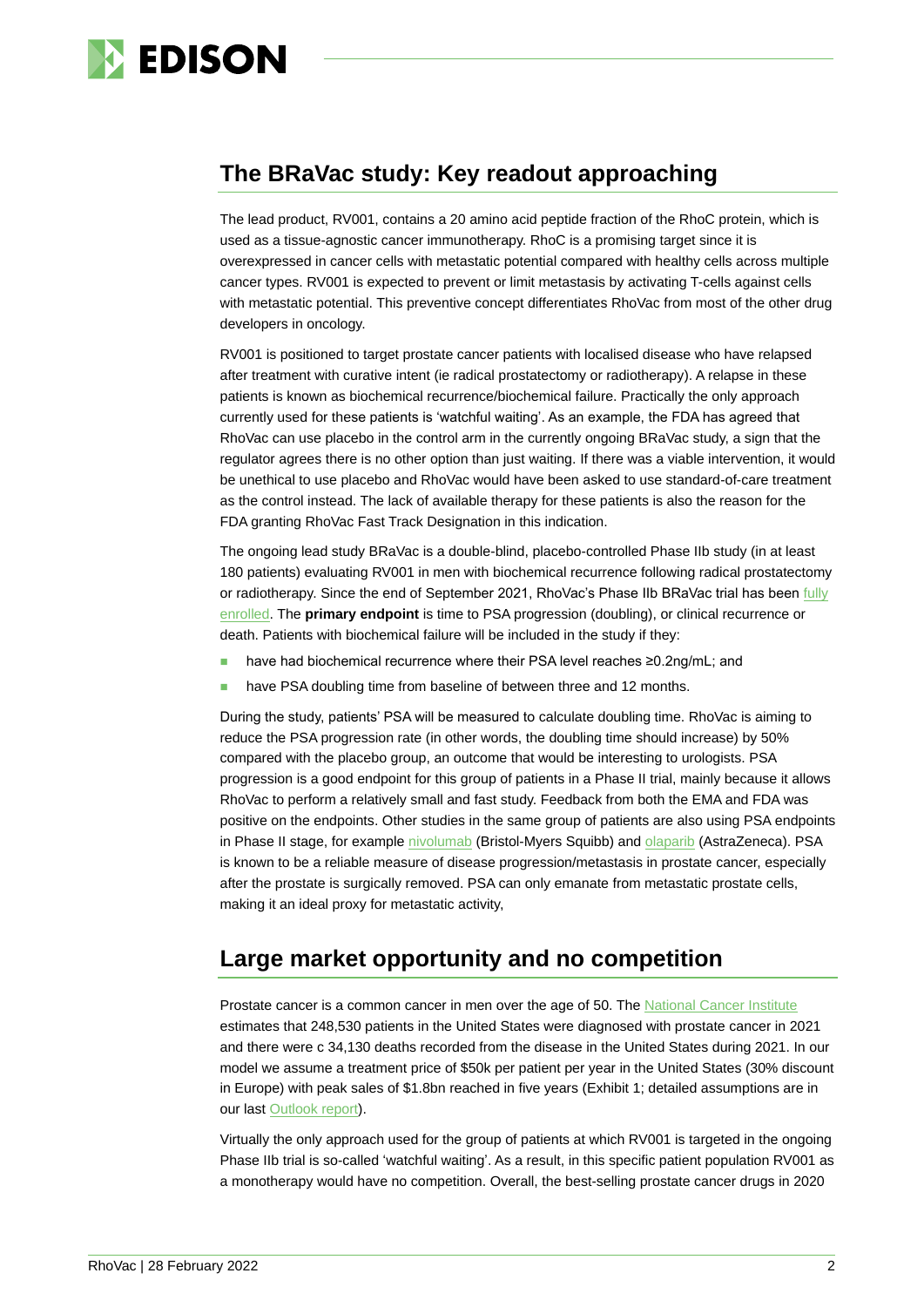

were branded hormone drugs targeting advanced disease, ie Xtandi (enzalutamide, Astellas) with sales of \$4.3bn and Zytiga (abiraterone acetate, Janssen Biotech) with sales of \$2.5bn (source: EvaluatePharma).

### **Valuation**

Our RhoVac valuation is slightly higher at SEK1.71bn or SEK89.5/share compared to SEK1.62bn or SEK84.9 per share, due to rolling the model forward, which offsets the lower cash position (SEK29.6m at end-FY21). We make no other changes to our model ahead of the BRaVac trial readout. There is a clear rationale for RV001 to be expanded in other settings, but for now we include a single asset in a single indication in our valuation given the management's strategy is to focus on partnering or trade sale (although any such event would likely be reflected in the economics of the deal; see below for more details on our approach regarding the licensing deal benchmark use in our rNPV model).

| <b>EXNIDIT 1: Sum-of-the-parts Rhovac Valuation</b> |        |                       |                               |                                         |                       |                     |  |  |
|-----------------------------------------------------|--------|-----------------------|-------------------------------|-----------------------------------------|-----------------------|---------------------|--|--|
| <b>Product</b>                                      | Launch | Peak sales<br>(US\$m) | <b>Unrisked NPV</b><br>(SEKm) | <b>Technology</b><br>probability $(\%)$ | <b>rNPV</b><br>(SEKm) | rNPV/share<br>(SEK) |  |  |
| RV001 - prostate cancer                             | 2027   | 1.775                 | 6.033.5                       | 20%                                     | 1.675.8               | 88.0                |  |  |
| Net cash, last reported                             |        |                       | 29.6                          | 100%                                    | 29.6                  | 1.6                 |  |  |
| <b>Valuation</b>                                    |        |                       | 6.063.1                       |                                         | 1.705.4               | 89.5                |  |  |
|                                                     |        |                       |                               |                                         |                       |                     |  |  |

### **Exhibit 1: Sum-of-the-parts RhoVac valuation**

Source: Edison Investment Research. Note: WACC = 12.5% for product valuations.

### **Positive Phase IIb study scenarios**

In Exhibit 2 below we provide a sensitivity analysis that looks at the potential effect on our valuation of a successful Phase IIb outcome, by rolling forward our model to several future dates during 2022 when the BRaVac data might become available. Assuming the data are positive, we would expect to increase the technological success probability to 40% from our current 20%. Because a successful Phase IIb outcome would also be the first clinical proof-of-concept, we believe this would increase RV001's potential in other indications (read-across effect). For this reason we would reflect a larger portion of comparable deal economics in our rNPV model (only 40% of the comparable deal economics is reflected at the moment in our rNPV model, as explained in a previous [report\)](https://www.edisongroup.com/publication/good-execution-in-challenging-times-for-industry/27907/). There are no historical comparators as to how much this portion should increase in the case of a positive readout, so we will review the totality of data.

|                   |                  | Deal economics adjustment |        |        |        |        |  |  |
|-------------------|------------------|---------------------------|--------|--------|--------|--------|--|--|
|                   | rNPV             | 10%                       | 20%    | 40%    | 80%    | 100%   |  |  |
| Readout<br>timing | May 2022         | 101.50                    | 117.07 | 148.21 | 210.47 | 241.61 |  |  |
|                   | <b>June 2022</b> | 102.53                    | 118.25 | 149.70 | 212.59 | 244.04 |  |  |
|                   | <b>July 2022</b> | 103.52                    | 119.40 | 151.15 | 214.66 | 246.41 |  |  |
|                   | August 2022      | 104.56                    | 120.60 | 152.67 | 216.82 | 248.89 |  |  |

Source: Edison Investment Research

## **Financials**

With its FY21 results, RhoVac reported revenue of SEK10.2m, which was the allocated portion of the EU Horizon 2020 grant. The operating loss in FY21 was SEK61.9m versus SEK47.5m a year ago, reflecting the continued R&D uplift as new patients were being enrolled into the BRaVac study in the first part of the year. In addition, the company recognised SEK7.5m in tax credits in FY21. We do not make any changes to our P&L estimates; however, we will review them after the BRaVac data are out and RhoVac decides on the next steps.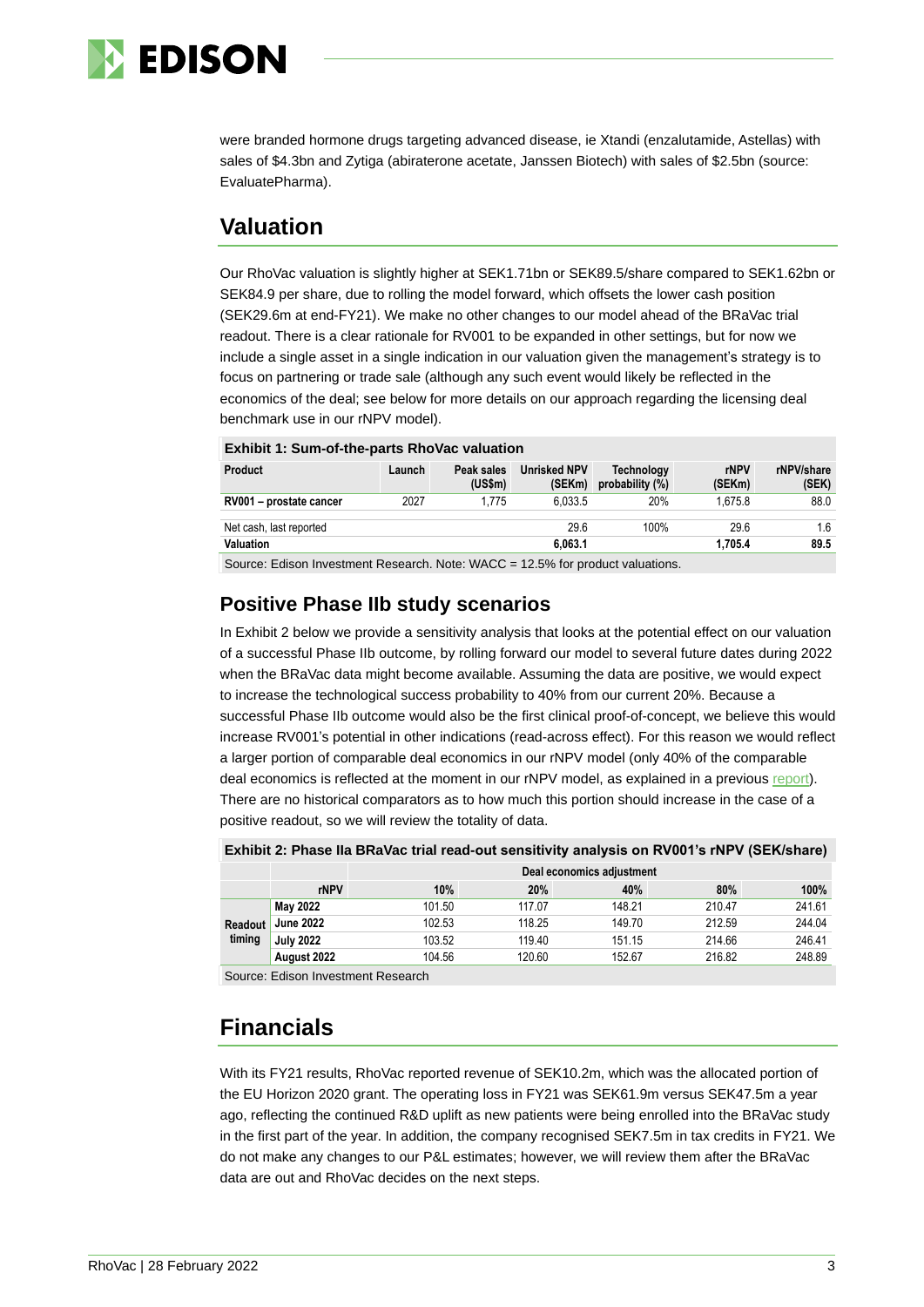

The reported end-FY21 cash position was SEK29.6m with no interest-bearing debt. RhoVac will still receive the remaining part of the EU Horizon 2020 grant (c SEK4m). We expect the current cash on hand, the pre-payments and expected proceeds from the grant should be sufficient to fund the remainder of the BRaVac trial.

However, to ensure a sufficient runway to prepare for the next steps after the readout, management decided to [propose](https://www.rhovac.com/cision/37CA38179B11792E/) a preferential rights (extended to all shareholders) issue of a convertible loan amounting to SEK25m. The loan is guaranteed by RhoVac's largest shareholder M2 Asset Management. The participants will have the option to convert the loan after the readout (expected in May or June 2021) at a price of SEK40/share. Fully converted, the shares issued would correspond to 3.2 % of total shares post issue. The convertibles carry an annual interest rate of 10% of their nominal value and the term is one year. We do not yet include the convertible loan in our valuation model. The board will decide whether to proceed with the issue on 4 March.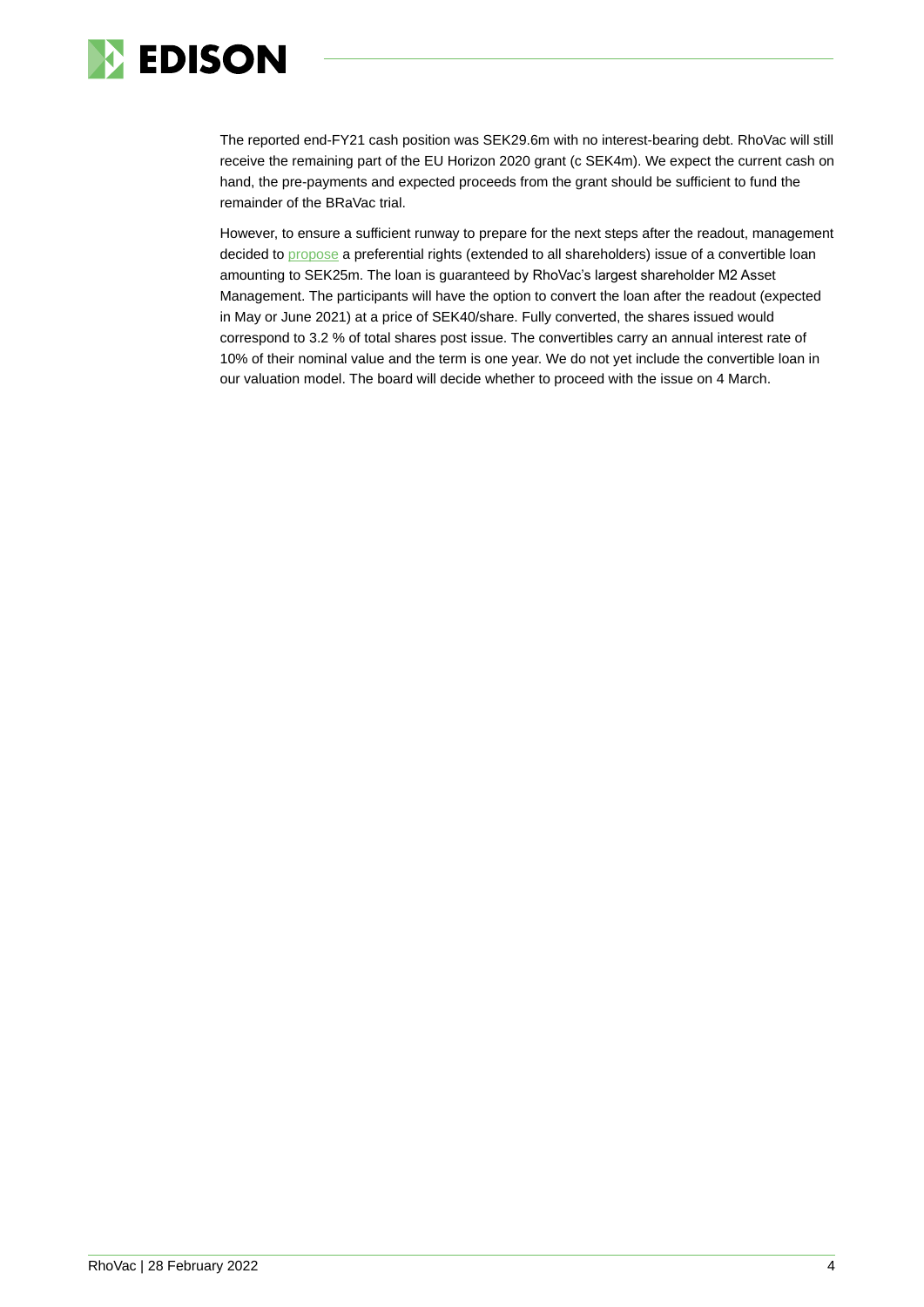

### **Exhibit 3: Financial summary**

|                                              | SEK000s | 2020         | 2021         | 2022e        | 2023e       |
|----------------------------------------------|---------|--------------|--------------|--------------|-------------|
| Year end 31 December                         |         | Local GAAP   | Local GAAP   | Local GAAP   | Local GAAP  |
| <b>PROFIT &amp; LOSS</b>                     |         |              |              |              |             |
| Revenue                                      |         | 6,012        | 10,191       | 4,000        | $\pmb{0}$   |
| Cost of Sales                                |         | 0            | 0            | 0            | 0           |
| Gross Profit                                 |         | 6,012        | 10,191       | 4,000        | 0           |
| Research and development                     |         | (45, 974)    | (63, 781)    | (45,000)     | (45,000)    |
| <b>EBITDA</b>                                |         | (47, 468)    | (61, 856)    | (41,000)     | (45,000)    |
| Operating Profit (before amort. and except.) |         | (12, 857)    | (20, 148)    | (47, 468)    | (61, 856)   |
| Intangible Amortisation                      |         | 0            | 0            | 0            | 0           |
| Exceptionals                                 |         | 0            | 0            | 0            | 0           |
| Other                                        |         | 0            | $\mathbf{0}$ | 0            | 0           |
| <b>Operating Profit</b>                      |         | (47, 468)    | (61, 856)    | (41,000)     | (45,000)    |
| Net Interest                                 |         | (468)        | (220)        | 148          | 0           |
| Profit Before Tax (norm)                     |         | (47, 936)    | (62,076)     | (40, 852)    | (45,000)    |
| Profit Before Tax (reported)                 |         | (47, 936)    | (62,076)     | (40, 852)    | (45,000)    |
| Tax                                          |         | 7,744        | 7,503        | 7,700        | 0           |
| Profit After Tax (norm)                      |         | (40, 192)    | (54, 573)    | (33, 152)    | (45,000)    |
| Profit After Tax (reported)                  |         | (40, 192)    | (54, 573)    | (33, 152)    | (45,000)    |
| Average Number of Shares Outstanding (m)     |         | 19.0         | 19.0         | 19.0         | 19.0        |
| EPS - normalised (SEK)                       |         | (2.06)       | (2.83)       | (1.64)       | (2.36)      |
| EPS - normalised and fully diluted (SEK)     |         | (2.06)       | (2.83)       | (1.64)       | (2.36)      |
| EPS - (reported) (SEK)                       |         | (2.06)       | (2.83)       | (1.64)       | (2.36)      |
| Dividend per share (SEK)                     |         | 0.0          | 0.0          | 0.0          | 0.0         |
| Gross Margin (%)                             |         | N/A          | N/A          | N/A          | N/A         |
| EBITDA Margin (%)                            |         | N/A          | N/A          | N/A          | N/A         |
| Operating Margin (before GW and except.) (%) |         | N/A          | N/A          | N/A          | N/A         |
|                                              |         |              |              |              |             |
| <b>BALANCE SHEET</b>                         |         |              |              |              |             |
| <b>Fixed Assets</b>                          |         | $\mathbf{0}$ | 0            | 0            | $\pmb{0}$   |
| Intangible Assets                            |         | 0            | 0            | 0            | 0           |
| <b>Tangible Assets</b>                       |         | 0            | 0            | 0            | 0           |
| Investments                                  |         | 0            | 0            | 0            | 0           |
| <b>Current Assets</b>                        |         | 101,947      | 55,830       | 17,994       | 10,323      |
| <b>Stocks</b>                                |         | 0            | 0            | 0            | 0           |
| Debtors                                      |         | 14,619       | 15,886       | 7,671        | 0           |
| Cash                                         |         | 77,524       | 29,621       | 0            | 0           |
| Other                                        |         | 9,804        | 10,323       | 10,323       | 10,323      |
| <b>Current Liabilities</b>                   |         | (7, 147)     | (14, 134)    | (7, 100)     | (5,950)     |
| Creditors                                    |         | (7, 147)     | (14, 134)    | (7, 100)     | (5,950)     |
| Short term borrowings                        |         | 0            | 0            | 0            | 0           |
| Long Term Liabilities                        |         | $\mathbf{0}$ | $\mathbf{0}$ | (2, 349)     | (40, 828)   |
| Long term borrowings                         |         | 0            | 0            | (2,349)      | (40, 828)   |
| Other long-term liabilities                  |         | 0            | 0            | 0            | 0           |
| <b>Net Assets</b>                            |         | 94,800       | 41,696       | 8,545        | (36, 455)   |
| <b>CASH FLOW</b>                             |         |              |              |              |             |
| <b>Operating Cash Flow</b>                   |         | (53, 838)    | (56, 713)    | (39, 819)    | (38, 479)   |
| Net Interest                                 |         | (468)        | 0            | 148          | 0           |
| $\text{Tax}$                                 |         | 3,808        | 7,576        | 7,700        | $\mathbf 0$ |
| Capex                                        |         | 0            | 0            | 0            | 0           |
| Acquisitions/disposals                       |         | 0            | 0            | 0            | $\pmb{0}$   |
| Financing                                    |         | $\mathbf{0}$ | 0            | 0            | 0           |
| Other                                        |         | (1,521)      | 1,234        | 0            | 0           |
| <b>Dividends</b>                             |         | $\mathbf{0}$ | 0            | $\mathbf{0}$ | 0           |
| Net Cash Flow                                |         | (52,019)     | (47, 903)    | (31, 970)    | (38, 479)   |
| Opening net debt/(cash)                      |         | (129, 543)   | (77, 524)    | (29, 621)    | 2,349       |
| HP finance leases initiated                  |         | 0            | 0            | 0            | 0           |
| Other                                        |         | $\pmb{0}$    | 0            | 0            | 0           |
| Closing net debt/(cash)                      |         | (77, 524)    | (29, 621)    | 2,349        | 40,828      |
|                                              |         |              |              |              |             |

Source: RhoVac accounts, Edison Investment Research